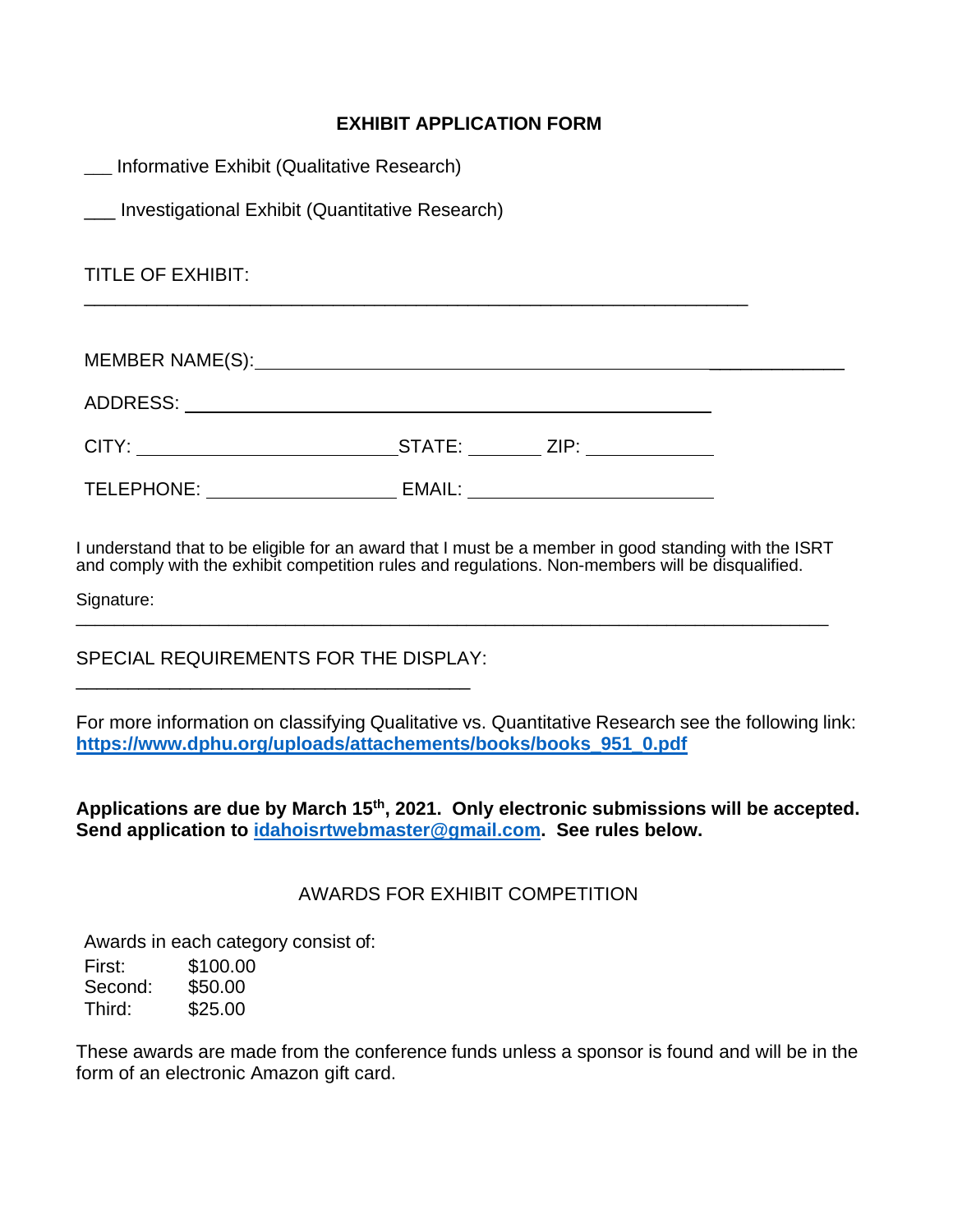# **ISRT EXHIBIT RULES AND REGULATIONS**

#### **Eligibility:**

- All registered technologists and students who are ISRT members in good standing with the society are eligible providing their application and manuscripts are submitted by March 15th.
- The following ISRT officers may not participate in competition: President, President-Elect, Secretary, Treasurer/Membership Officer, Essay Chairperson, Essay Judges, or persons employed by commercial firms engaged in the sale or manufacture of equipment or products.

# **Applications:**

- Application forms are available on the ISRT web site. Electronic applications must be forwarded to [IdahoISRTWebmaster@gmail.com,](mailto:IdahoISRTWebmaster@gmail.com) within the submission deadline date.
- Proof of membership in the ISRT will be verified with the membership officer by the Committee Chairperson. Non-members will be disqualified.
- Applicants may submit only one (1) exhibit for competition. If the exhibit has been created by a team, only one submission per team is necessary.

#### **Identification:**

- Each applicant or team shall submit (1) electronic application.
- All work must be original.
- The exhibit shall be **DE-IDENTIFIED** (i.e. remove author, clinical site, college). Failure to do so will result in disqualification.
- Neither the ISRT nor the exhibit committee shall be responsible for materials submitted for exhibition. All reasonable care will be taken to ensure exhibit safety.

# **Specifications:**

- The space allocated to exhibitors shall not exceed the size of a 36" H x 48: wide tri-fold display board or laminated poster.
- Exhibitors must set up their display no later than 8:00 a.m. of the opening day of the conference. An exhibitor unable to do so may delegate the responsibility to another individual, but not a member of the exhibit committee.
- Each exhibitor will arrange their exhibit under the supervision of an exhibit committee member.
- Exhibits must be dismantled by 5:00 p.m. on the last day of the conference, or earlier on the last day if requested.

# **Judging:**

There will be no separate classification for technologist and student categories. All essays will be judged as one unit. The Committee Chairperson shall select three judges no later than sixty (60) days prior to the Conference. The judges shall be:

- Registered technologists that are members of their respective associations/societies and employed in the profession for at least five years.
- Familiar with the subject matter to be judged. It is acceptable for the judge to use resource persons to comment on the validity of the technical content.
- Solely responsible to the Committee Chairperson.
- Judges decisions are final.